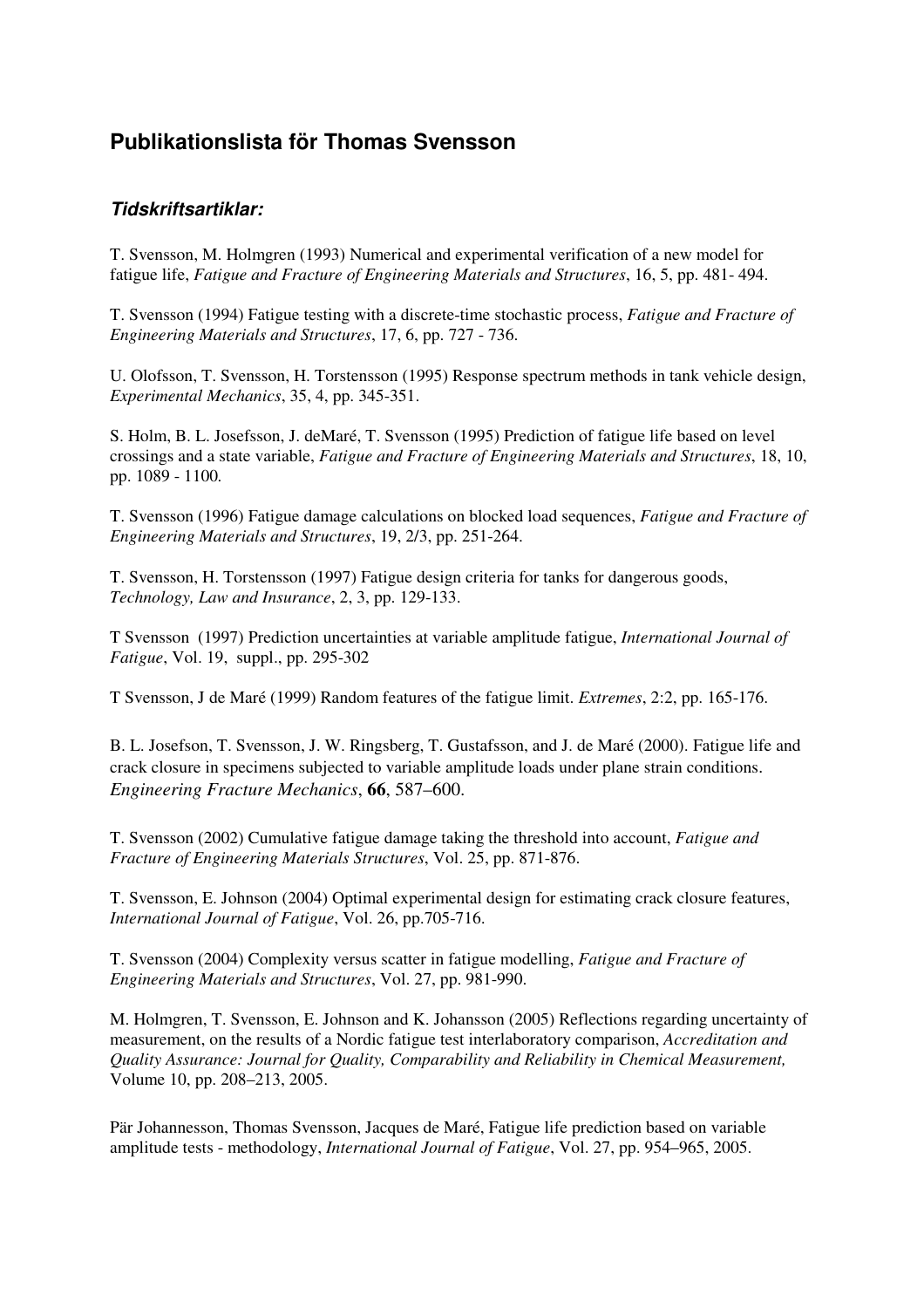Thomas Svensson, Pär Johannesson, Jacques de Maré, Fatigue life prediction based on variable amplitude tests - specific applications, *International Journal of Fatigue*, Vol. 27, pp. 966-973, 2005.

Thomas Svensson, Jacques de Maré (2008), On the choice of difference quotients for evaluating prediction intervals, *Measurement*, Vol. 41, pp. 755-762.

Pär Johannesson, Thomas Svensson, Leif Samuelsson, Bo Bergman, and Jacques de Maré, Variation Mode and Effect Analysis: An Application to Fatigue Life Prediction, *Quality and Reliability Engineering International,* Volume 25, Issue 2, March 2009, Pages: 167-179.

Lorén, S. and Svensson, T. (2011), Second Moment Reliability Evaluation vs. Monte Carlo Simulations for Weld Fatigue Strength. *Qual. Reliab. Engng. Int.* Volume 28, Issue 8, pages 887–896, December 2012.

Pernilla Johansson, Annika Ekstrand-Tobin, Thomas Svensson, Gunilla Bok, Laboratory study to determine the critical moisture level for mould growth on building materials, *International Biodeterioration & Biodegradation,* 73 (2012) pp. 23-32.

G. Härkegård, T. Svensson, H. R. Zambrano, Round-robin prediction of the fatigue limit of a ring of spheroidal graphite cast iron, *Fatigue and Fracture of Engineering Materials Structures*, online: 24 OCT 2012. DOI: 10.1111/ffe.12008.

Bokesjö, M., Al-Emrani, M., Svensson, T., Fatigue strength of fillet welds subjected to multi-axial stresses. *International Journal of Fatigue*, 44 (2012), pp. 21–31.

Pär Johannesson, Thomas Svensson, Leif Samuelsson, Bo Bergman, and Jacques de Maré, Variation Mode and Effect Analysis: An Application to Fatigue Life Prediction, Quality and Reliability Engineering International, Volume 25, Issue 2, March 2009, Pages: 167-179.

Johannesson, P., Bergman, B., Svensson, T., Arvidsson, M., Lönnqvist, Å., Barone, S., and de Maré, J. (2013): A Robustness Approach to Reliability. *Quality and Reliability Engineering International*, Vol. 29, pp. 17–32, February 2013

Pernilla Johansson, Thomas Svensson, and Annika Ekstrand-Tobin, Validation of critical moisture conditions for mould growth on building materials, *Building and Environment,* Vol. 62 (2013) pp. 201-209.

Jan Peter Hessling and Thomas Svensson, PROPAGATION OF UNCERTAINTY BY SAMPLING ON CONFIDENCE BOUNDARIES, International Journal for Uncertainty Quantification, Vol 3, pp. 421–444 (2013).

## **Bokbidrag:**

Bo Bergman, Jacques de Mare, Thomas Svensson, Sara Loren, editors, Robust Design Methodology for Reliability: Exploring the Effects of Variation and Uncertainty. Wiley 2009.

Pär Johannesson, Thomas Svensson, Leif Samuelsson, Bo Bergman and Jacques de Maré. In: *Bo Bergman, Jacques de Mare, Thomas Svensson, Sara Loren, eds., Variation Mode and Effect Analysis: An Application to Fatigue Life Prediction*, Wiley 2009.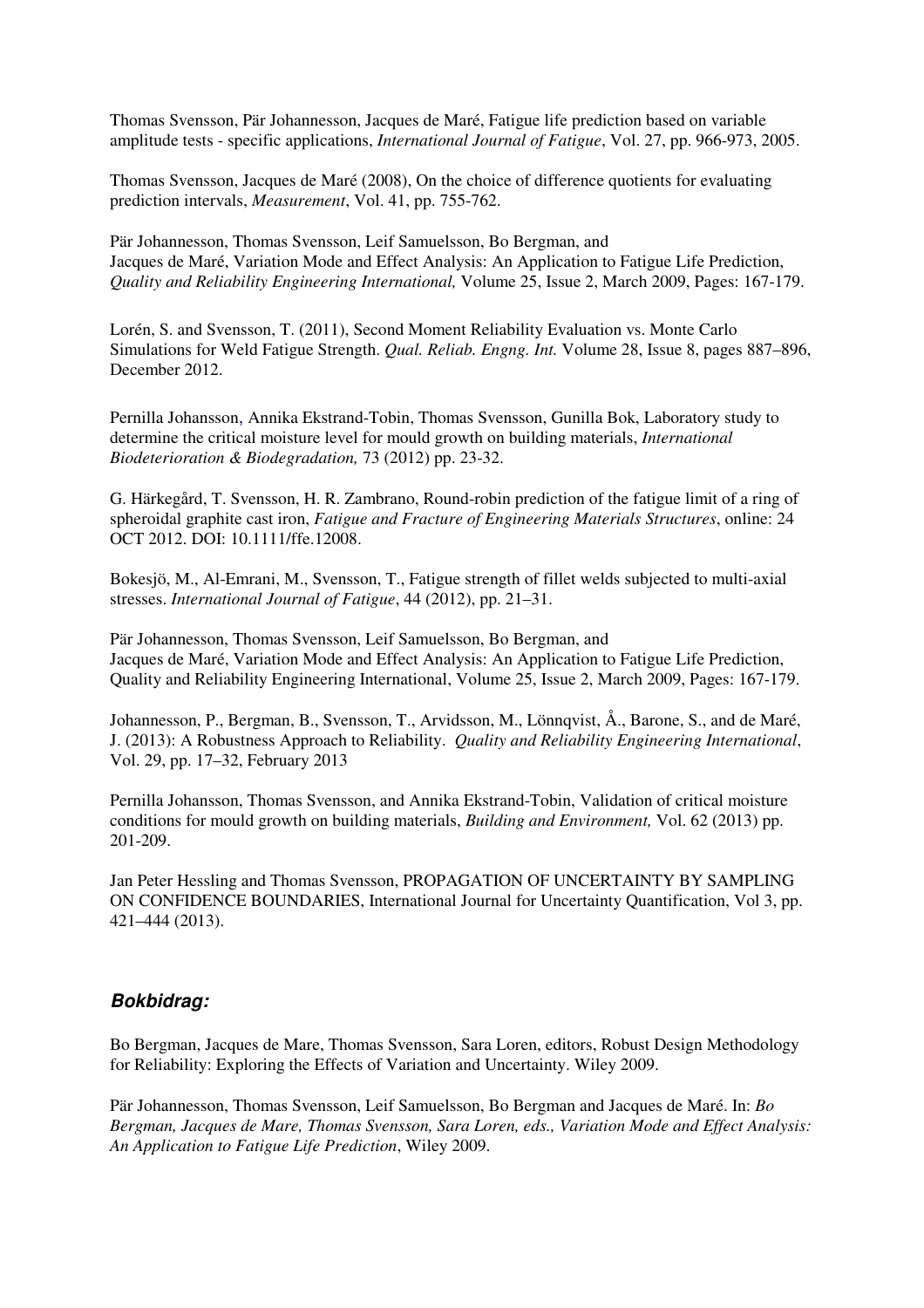Thomas Svensson, Jacques de Maré and Pär Johannesson, Predictive Safety Index for Variable Amplitude Fatigue Life. In*: Bo Bergman, Jacques de Mare, Thomas Svensson, Sara Loren, eds., Variation Mode and Effect Analysis: An Application to Fatigue Life Prediction*, Wiley 2009.

Thomas Svensson, Model Complexity Versus Scatter in Fatigue. In: *Bo Bergman, Jacques de Mare, Thomas Svensson, Sara Loren, eds., Variation Mode and Effect Analysis: An Application to Fatigue Life Prediction*, Wiley 2009.

Erland Johnson and Thomas Svensson, Choice of Complexity in Constitutive Modelling of Fatigue Mechanisms. In: *Bo Bergman, Jacques de Mare, Thomas Svensson, Sara Loren, eds., Variation Mode and Effect Analysis: An Application to Fatigue Life Prediction*, Wiley 2009.

## **Konferensbidrag:**

T. Svensson, M. Holmgren (1992) Numerisk och experimentell kontroll av ny livslängdsmodell utgående från nivåöverskridande, *Scandinavian Forum for Stochastic Mechanics* (ed. K. Aakjer) pp.135-142, Aalborg, Denmark.

T. Svensson, H. Torstensson (1993) Utilization of fatigue damage response spectrum in the evaluation of transport stresses, *Proceedings of IES 1993*, vol. 2, pp. 191 - 194. The Institute of Environmental Sciences, Illinois, USA.

M. Holmgren, T. Svensson (1993) Investigation and improvement of a new model for fatigue life prediction based on level crossing, *Proceedings of ICOSSAR '93 - Structural Safety and Reliability* (eds. G. I. Schueller, M. Shinozuka, J. T. P. Yao), Vol 2, pp. 1181 - 1184, Balkema, Rotterdam, Netherlands.

S. Holm, J. de Maré, T. Svensson (1994) Prediction of fatigue life based on level crossings and a state variable, *Proceedings of Localized Damage III, Computer-Aided Assessment and Control* (eds. M. H. Aliabadi, A. Carpinteri, S. Kalisky, D. J. Cartwright), pp. 113 - 120, CMP, Southampton, UK.

T. Svensson, H. Torstensson (1995) Dimension criteria for tanks for dangerous goods*, Proceedings of IES 1995, Product Reliability Design, Test, and Evaluation*, pp. 315 - 319, The Institute of Environmental Sciences, Illinois, USA.

T. Svensson, H. Torstensson (1996) Fatigue in tank vehicles*, Structural Failure, Product Reliability and Technical Insurance*, *Proceedings of Fifth International Conference* (ed. H. P. Rossmanith), pp. 153-160, E & FN Spon, London.

B. L. Josefsson, T. Svensson, R. Ogeman (1996) Fatigue life prediction based on level crossings and accurate crack closure computation, *Fatigue -96*, Berlin.

T Svensson, J de Maré (1996) Investigation of prediction errors at variable amplitude fatigue, *First Int. Conf. on Fatigue Damage in Structural Materials*, Hyannis, USA, Sept 22-27, 1996.

T Svensson, J de Maré, Random features of the fatigue limit, presented at the international conference *Fatigue Design 1998*, Espoo, Finland 26-29 May, 1998.

B L Josefsson, J de Maré, T Svensson and S Björklund (1999) Assessment of uncertainties in constant amplitude fatigue life prediction, *Engineering against Fatigue*, Eds. J. H. Beynon, M. W. Brown, R. A. Smith, T. C. Lindley and B. Tomkins, pp. 365-372, A. A. Balkema, Rotterdam, Netherlands.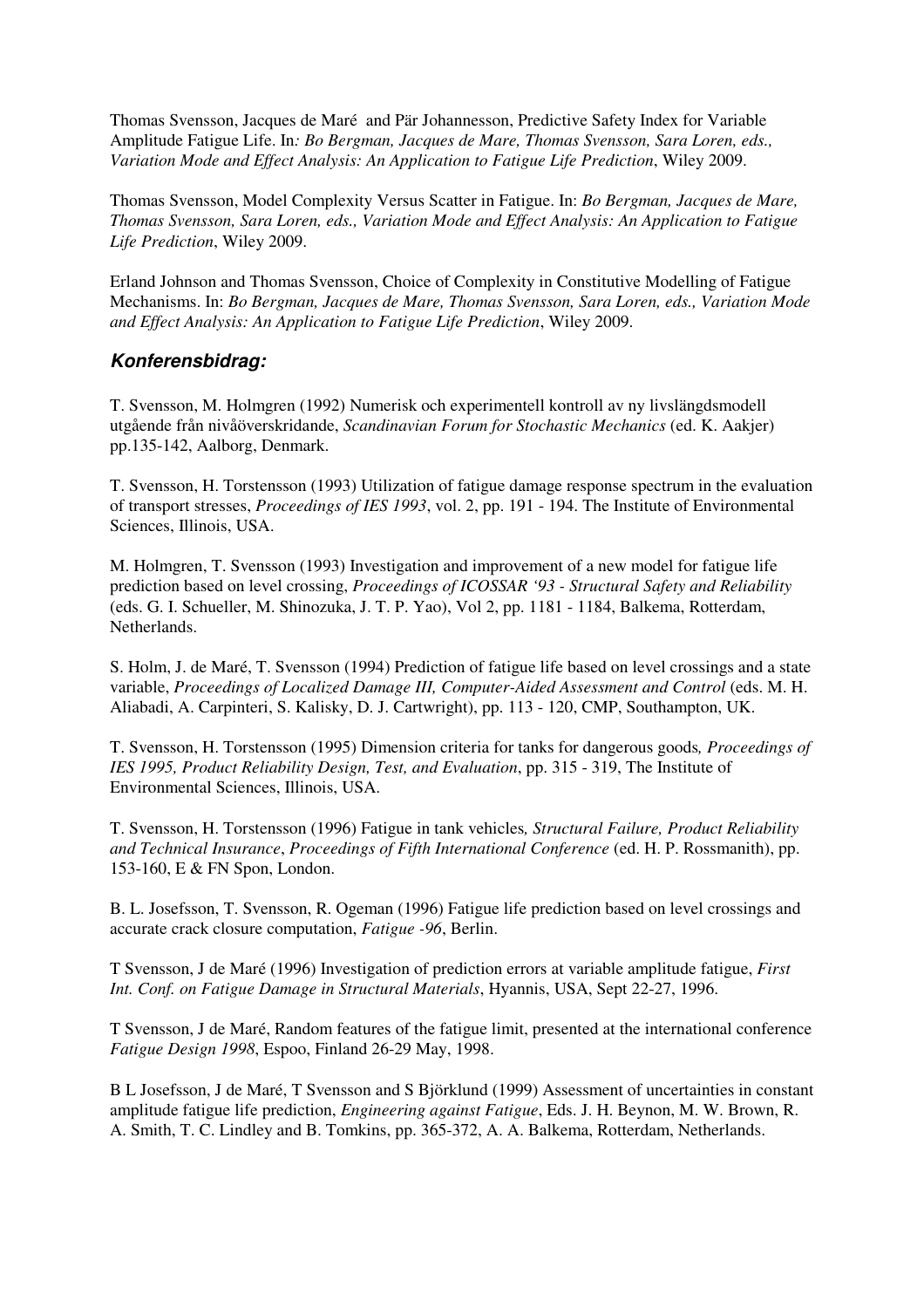\* T Svensson, J de Maré, Conditions for the validity of the linear damage accumulation rule, *Fatigue 99 Proceedings of the Seventh International Fatigue Congress*, Eds. Xue-Ren Wu and Zhong-Guang Wang, pp. 1101-1106, Beijing, June 1999.

\* T Svensson, J de Maré, Fatigue limit estimates based on stair-case tests, *Proceedings of the International Conference Fatigue 2000*, Eds. M. R. Bache, P. A. Blackmore, J. Draper, J. H. Edwards, P. Roberts and J. R. Yates, Engineering Materials Advisory Services Ltd, UK, April 2000.

\* T. Svensson, Cumulative fatigue damage taking the threshold into account, Proceedings of the Int. Conf. on Fatigue in the Very High Cycle Regime, Vienna, Austria, July 2-4, 2001.

\* T. Svensson, Crack closure at variable amplitude fatigue – a simplified approach, *Proceedings of the Eight Interational Fatigue Congress, Stockholm, Sweden,s 2002.* Editor A.F. Blom, Engineering Materials Advisory Services Ltd, UK, 2002.

\* Pär Johannesson, Thomas Svensson, Jacques de Maré, Fatigue life prediction based on variable amplitude tests - methodology, konferenspresentation vid konferensen Cumulative Fatigue i Sevilla, maj, 2003.

\* Thomas Svensson, Pär Johannesson, Jacques de Maré, Fatigue life prediction based on variable amplitude tests - specific applications, konferenspresentation vid konferensen Cumulative Fatigue i Sevilla, maj, 2003.

Thomas Svensson, Klassificering av inneslutningar med hjälp av extremvärdesstatistik – ett nytt förslag till standardisering, presentation vid konferensen Stål 2004 i Borlänge, maj 2004.

M. Holmgren, T. Svensson, E. Johnson and K. Johansson, Reflections regarding uncertainty of measurement, on the results of a Nordic fatigue test interlaboratory comparison, *Accreditation and Quality Assurance,* Vol. 10, pp. 208–213, 2005.

Magnus Karlsson, Bengt Johannesson, Thomas Svensson, and Jacques de Maré, Verification of safety critical components, presentation at the VDI conference: Trucks and Buses – solutions of reliability, sustainable environment and transport efficiency, Böblingen, Germany, June 2005.

Johannesson P., Svensson T. and de Maré J. An extension of the relative Miner rule. Proceedings from the 9th International Conference on Structural Safety and Reliability, eds. G. Augusti, G. I. Schüeller, M. Ciampoli, pp. 3743-3749, 2005.

Johannesson, P., Svensson, T. de Maré, J., Mean value influence in fatigue – on the rational choice of model complexity, Proceedings from the 15th European Conference of Fracture Stockholm, Sweden, August 11-13, 2004.

P. Johannesson, T. Svensson, and L. Samuelsson, Probabilistic Variation Mode and Effect Analysis: A Case Study of an Air Engine Component, *The 10th QMOD Conference*, Helsingborg, Sweden, June 2007.

T. Svensson, M. Karlsson, B. Johannesson, P. Johannesson, and J. de Maré, Predictive Safety Index for Variable Amplitude Fatigue Life, Presented at the conference *Material and Component Performance under Variable Amplitude Loading*, Darmstadt, Germany, March 2009.

S. Lorén, T. Svensson, Monte Carlo versus second moment evaluation in reliability, a fatigue life example. Presented at the international conference ENBIS9, arranged by the European Network for Business and Industrial Statistics, Göteborg, Sept. 2009.